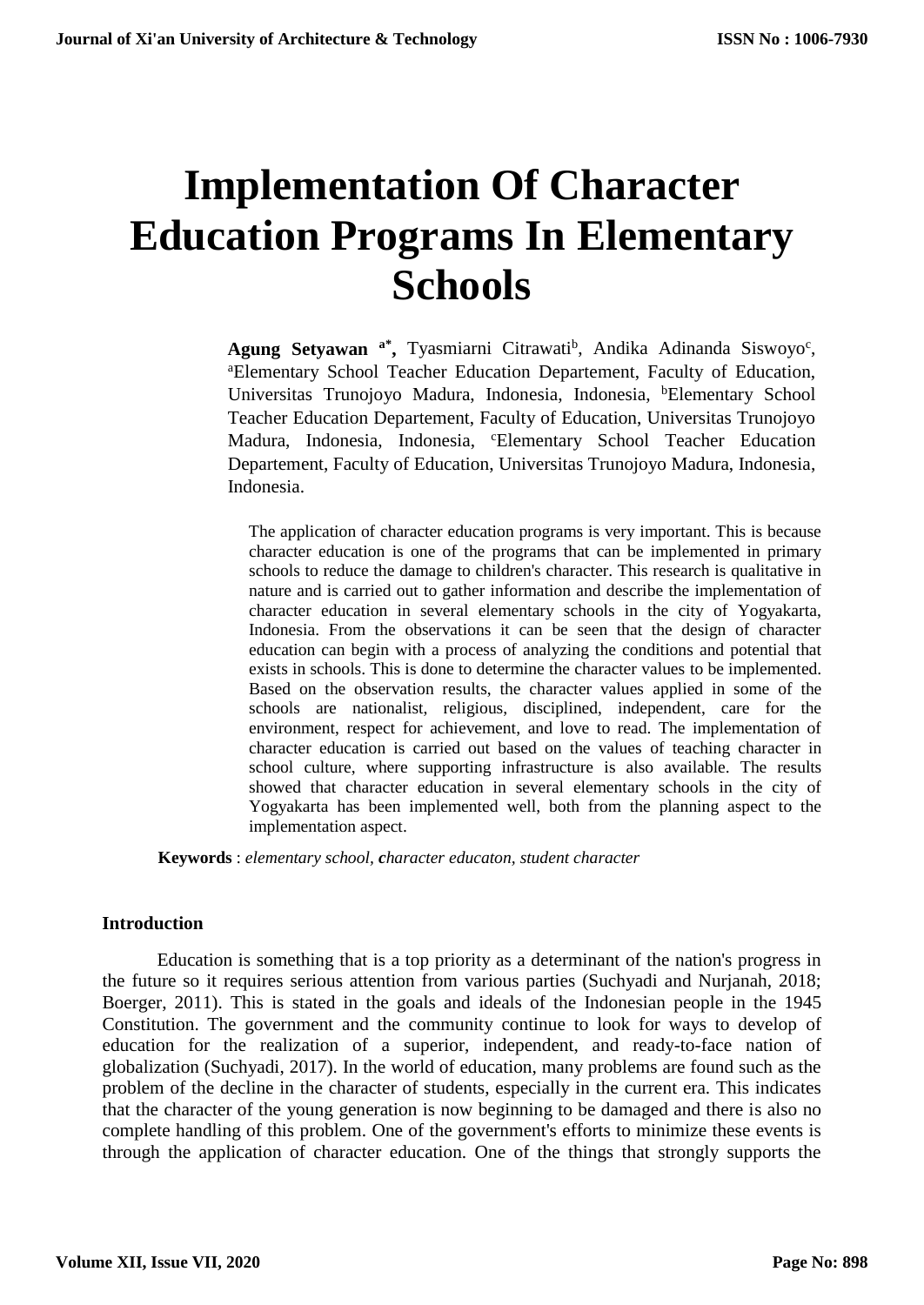advancement of character education is through school culture. A well-programmed school culture will support the success rate of character education programs (Katilmis, Eksi, and Öztürk, 2011).

The results of observations that have been made in many elementary schools in the city of Yogyakarta, there are several elementary schools that can be used as examples of schools that implement character education. The schools are committed to building a culture of character. This can be seen from the vision and mission of the school that reflects the culture of character and values that are trying to be planned for the realization of positive character values.

The school as a formal educational institution seeks to develop character education through habituation activities for all students in the school. This can be seen on a daily basis from students coming to school to going home. For example, there are handshake activities to teachers, lining up neatly before entering class, praying before and after teaching and learning activities, greeting, class picketing, throwing trash in their place, accustomed not to cheat, and paying respect at the beginning of each class. In addition, there are still some dynamics of implementation education in instilling character values in school culture that need to be explored more deeply by researchers. By implementing character education, commitment, and focus in fostering character so that schools achieve various championships. From the results of these observations, researchers are interested in analyzing how the preparation of plans to the implementation of character education programs through school culture.

Differences in the character of children with diverse needs will require the ability of teachers to combine the various abilities and talents of each child (Suchyadi, Ambarsari, and Sukmanasa, 2018; Anderson, 2000). Character education is an effort that is consciously done to be able to educate children or students so that they can decide on a wise decision and also implement it in everyday life. That way, they can make a more positive contribution to the surrounding environment (Berkowitz and Hoppe, 2009; Romanowski, 2005). Parenting is a habit commonly practiced by fathers and mothers which is applied to children in their development. Various forms of parenting can be applied to children, but it is very wise if the parenting style that will be given to children is adjusted to the age and abilities of children (Setiarani and Suchyadi, 2018).

Character education must be able to instill a habit about all the things that will be chosen by every child (Aqib and Amrullah, 2017). This includes how children can choose whether or not about something. Character education can also be interpreted that we can provide a demand for all children and students so that they can become fully human beings who also have good character in several dimensions such as dimensions of heart, body, mind, taste and intention (Downer and Pianta, 2006; Samani and Hariyanto, 2012). The essence of character education is to have a goal to form a healthy competitive attitude, strong, and have a noble character, be respectful, have good morals, want to mutually work together, nationalist, move and oriented to the development of science and technology imbued by faith and piety to God based on state guidelines. With the existence of character education, the quality and results of education in every school always lead to the formation of character and have a noble character perfectly and balanced (Amri, Jauhari, and Elisah, 2011). The purpose of character education is to realize people who have knowledge and also have a positive character (Gallien and Jackson, 2006; Barnawi and Arifin (2012). The expected character is not uprooted from Indonesian native culture as a nationalist embodiment and full of religious content.

The character education program can be carried out in several stages, namely integration in subjects. Development of character values must be included in each subject and included in the syllabus and plan for implementing learning and integration in school culture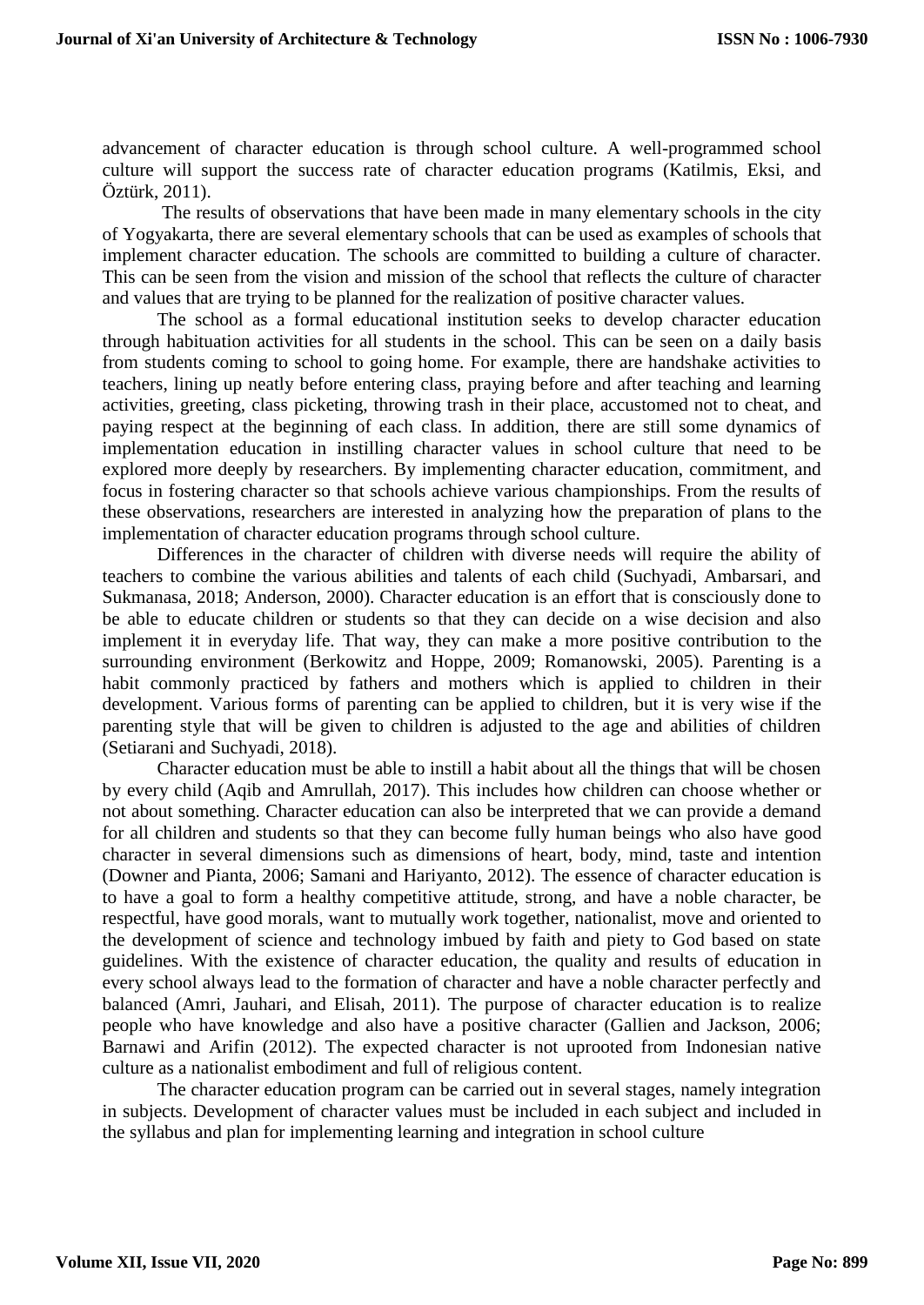where all school members will be motivated to collaborate based on mutual trust if the school student develops a positive culture (Kurniawan, 2013). In addition, a positive school culture can provide an opportunity for implementation of reform in the school in the hope of getting the best results (Lickona, 2004).

Samani and Hariyanto (2012) and Syarbini (2012) explained that there were five things that could be taken to develop school culture, including: 1) routine activities, activities programmed by schools with repetition and constant methods that were carried out according to schedule (such as ceremonial activities flags are held every Monday, class picket every day in turn, praying in congregation both circumcision and obligatory prayer, praying before and after the lesson starts, and so on); 2) spontaneous activities, i.e. activities that are carried out at that time, at certain times and situations (for example visiting friends who are sick, collecting donations for friends who are getting a disaster and so forth); 3) exemplary is generated through the way the teacher or educational staff set an example in the form of positive behavior so that students will be seen and imitated (for example, tidiness in dressing, time discipline, orderly and orderly, caring and loving each other, etc.); 4) conditioning, the school creates conditions and a comfortable atmosphere that can support the implementation of character education programs (such as arranging the room neatly, toilet in a clean condition, provision of rubbish bins, shady and beautiful school yard etc.); 5) integration through extracurricular activities outside the time of learning and teaching activities aimed at developing and channeling the interests and talents of each student. In extracurricular activities, students are taught a variety of skills that not only involve knowledge but also taste and intention.

Mulyasa (2013) argues that implementation will demand optimal teamwork among teachers and other education personnel who require team learning to demand cohesiveness in each team member. Value education is an effort to realize well-educated human beings (Mitchell, 2003; Taraban, Rynearson, and Kerr, 2000). This includes faith, morals, and knowledge. The government has so far begun to develop and implement character-forming values by giving freedom to education units to choose their respective priority values.

# **Research Method**

The study was conducted by observing several elementary schools that have implemented character education programs in the city of Yogyakarta, Indonesia. Initial observations were made in October 2019. Data collection was conducted in January 2020. The principal was the main subject in this study, while the supporting subjects were students and teachers. The research procedure was carried out using a qualitative approach, where data were analyzed descriptively. With a qualitative approach, the authors can understand various phenomena that exist to gather facts as complete as possible in the field related to the focus of research. This research method is intended to record, analyze, and also describe the existing and ongoing conditions into various verbal languages. There are two stages to be done, namely the field observation stage by observing student activities at school and the next stage is conducting interviews.

# **Results and Discussion**

School culture can be identified from each layer of school culture which is divided into two, namely the observable layer and the hidden layer or the layer that cannot be observed.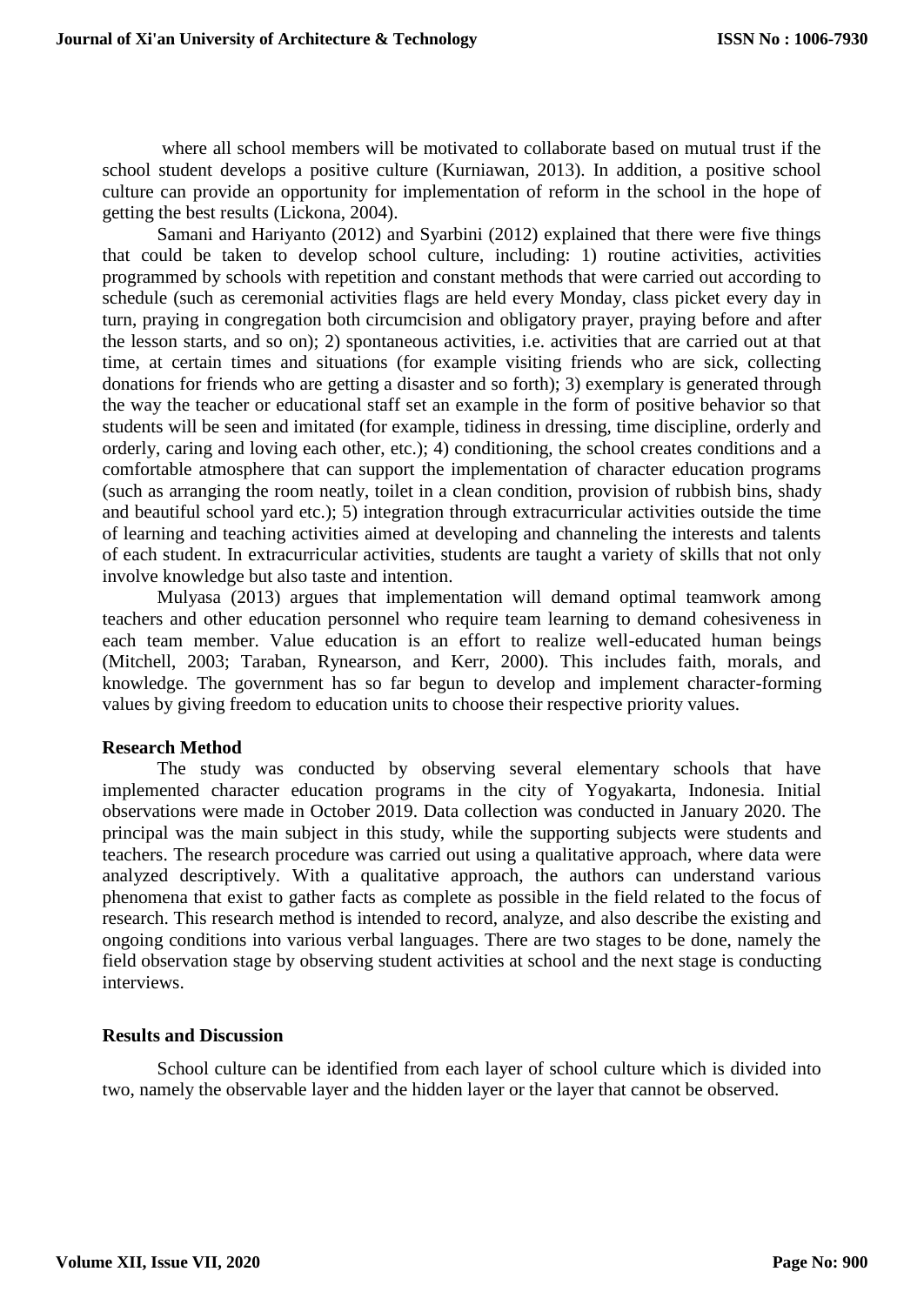# **Values and Beliefs**

The layers of values and beliefs in the school can be understood from the character education programmed in the curriculum. Where the preparation is focused on the main character development, namely religion at school, fostering nationalism, fostering independence, fostering discipline, habit of reading, attitudes of respect for achievement, and care for the environment.

# **1. Artifact Coating**

a. Physical embodiment

Physical embodiment of school culture can be seen from the school facilities and documents owned by the school. The elementary school which is used as a place of observation also provides waste sorting facilities. Landfills are divided into two, namely trash for organic waste and for inorganic waste. In addition, each class also has cleaning facilities such as brooms, mops and feather duster. Clean water sources are obtained from clean water companies. In addition, there are also school wall magazines, classroom wall magazines, and reading book facilities. The school garden is also neatly arranged in front of the classrooms. In the ceremonial field a pole was also installed to fly the national flag every day.

b. Embodiment of behavior

Manifestation of behavior in school culture is planned in real activities programmed by the school. These activities are carried out both during effective learning time and additional activities outside of learning hours. These activities include flag ceremonies, celebrating religious holidays, extracurricular activities, habituation of self-reliance (such as washing one's own lunch box), habituation of discipline, memorization of verses of the Koran, habituation of singing national songs before starting learning, habituation of shaking hands, habituation of picketing class every day, and also learning local content like Sundanese language. Based on the results of research on character education planning through school culture, it can be interpreted that these schools plan character education systematically and programmed. The plan is in the form of a character education program design programmed in the school curriculum including animating character values. Besides that, it also provided support for facilities and infrastructure to support the program as well as program socialization to school residents and parents of students. The characteristics of school culture in relation to character education are developed through programs that are intentionally designed and based on seven main character values, namely religious values, nationalist, independent discipline, fond of reading, appreciating achievement, and caring for the environment. As an educational institution, the schools also modify the character values according to the needs and cultural conditions of the school.

# **2. Planning a character education program through school culture**

Planning for character education through school culture in these schools basically takes place in several stages, namely a) a context analysis of the potential of the school is carried out to determine the character values to be developed in the education unit; b) preparation of programs and planning documents in the form of rules and school curriculum; c) policy socialization both to teachers, employees, students, and parents of students; and d) conditioning planning is carried out related to the provision of school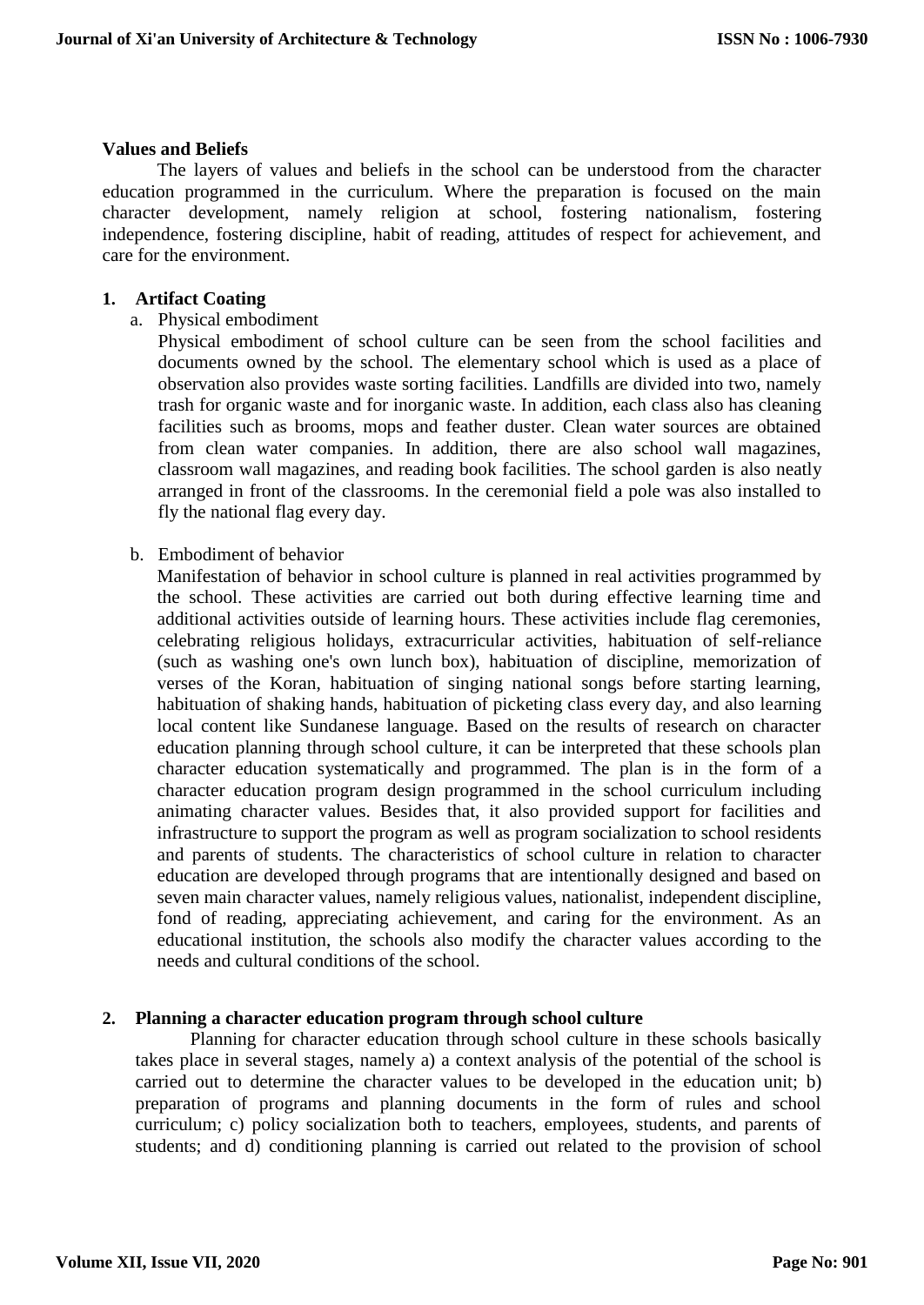facilities, the provision of exemplary teaching by teachers, and the creation of a comfortable school atmosphere for learning.

# **3. Implementation of character education programs through school culture**

Samani and Hariyanto (2012) state that effective character education must be complemented by a meaningful and challenging academic curriculum that values all learners and helps them achieve success. The curriculum in these schools prioritizes seven character values in their formation in school culture. The implementation of these character values is carried out in a number of school programs, both contained in the curriculum and only accustomed to all school members.

# **a. Implementation of Religious Values through School Culture**

Samani and Hariyanto (2012) explained that all values instilled must be imbued by faith and piety to God based on Pancasila. Fostering religious values in school culture in the schools observed can be described in the process of student activities in school. Every morning students are welcomed by the teacher, students will greet the principal and the teacher picket in front of the school gate. This habituation has indirectly educated students to get used to respecting older people. Then before learning all students together read Asmaul Husna and the Quran. Classroom learning also integrates religious values in its learning. Through religious learning activities, students are trained to understand and practice their religious knowledge. Automatically students' religious beliefs are increasingly strengthened and make students who have noble character.

Other activities that reflect religious value are gathering infaq which is carried out every Friday, performing the Duha prayer in congregation every Friday and also doing a spiritual shower before learning begins on Friday. In addition, religious festivities such as the celebration of isra mi'raj, the celebration of Eid al-Qurban and Eid al-Fitr were also held and the collection and distribution of zakat were held. In this activity the embodiment of tolerance is shown through respect from very few non-Muslim students. Although the activities or celebrations of non-Islamic religious holidays are not much programmed in these schools, religious tolerance is carried out by the majority of students who are Muslim. Evidenced in the interaction of students outside of religious activities continue to run well without discriminating religion.

# **b. Implementation of Nationalist Values through School Culture**

Nationalism is a way of thinking, behaving, and doing that shows loyalty, care, and high respect for the physical environment, language, economic, cultural, social, and political nation. Nationalist values in the schools observed were formed through the habituation of planned programs. One of the programs implemented is the flag ceremony every Monday and national holidays. Through the flag ceremony, students are accustomed to respecting the country's symbols in the form of national flags and to understand Pancasila and the 1945 Constitution. The schools also always commemorate and celebrate national days. As has been done before, which enlivened Kartini Day by holding a children's festival around the school in traditional clothes. After that the students did a fashion show competition. To enliven it again, they also held a class cleanliness competition. In addition, the spirit of nationalism was also fostered through the activity of singing the National Anthem "Indonesia Raya". From the observations made by the researchers, every morning before the learning activities begin, all students sing the song "Indonesia Raya" after that all students and teachers pay homage to the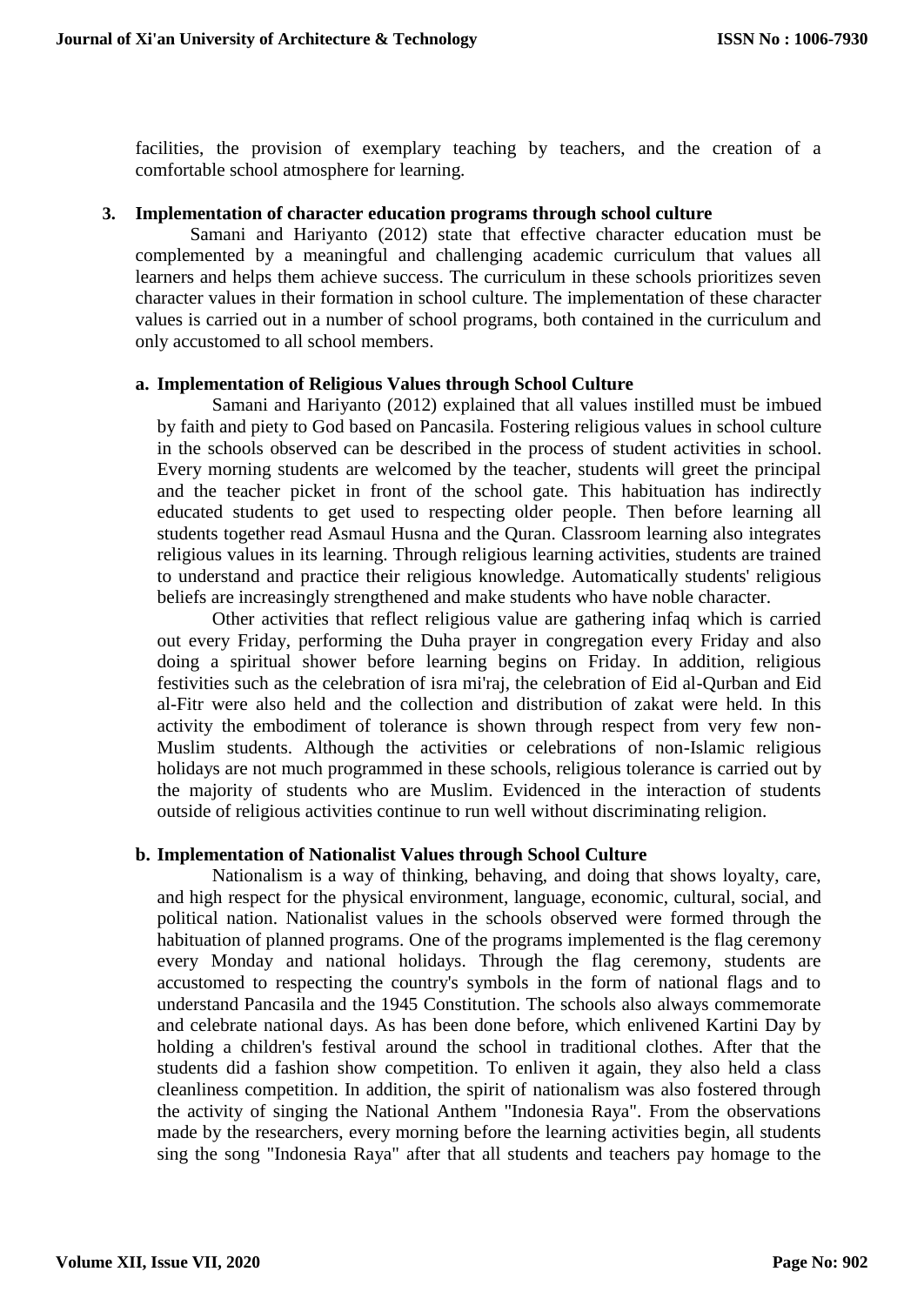national flag that has been provided in front of the class. The program aims to train students to appreciate the services of heroes so that they are more eager to learn and advance the nation in the future.

#### **c. Implementation of Independent Values Through School Culture**

Muslich (2011) states that the value of independent character arises from the inculcation of the values of humanization and liberation. By implanting that each human being and nation has the potential and are equally the subject of life, then he will not justify the oppression of fellow humans (Althof and Berkowitz, 2006; Cooley, 2008). Through observations and interviews conducted by researchers, schools instill independent value to students through regulations such as the obligation to bring provisions and wash their lunch boxes. In addition to the mandatory program to bring lunch, every student is required to do class picket every day. Each class has its own picket schedule. After learning is finished, students who get a picket turn are obliged to tidy up the class and tidy up the book in front of the class. If the student does not do the picket, then the student must pay a fine to the treasurer, the results of the fine money will be used by the treasurer to meet class needs such as cleaning tools, classroom decorations or to visit classmates who are sick.

# **d. Implementation of Discipline Values Through School Culture**

The Ministry of National Education states that the value of discipline is an act that shows orderly and compliant behavior with various rules and regulations. In the schools observed, the value of discipline becomes the driving force for the implementation of other character values. School culture is built to encourage students to obey the school rules and through education. So that it will further strengthen students to realize the essence of the benefits of not violating school rules. The school gate is closed 30 minutes before learning begins. This is done to train students' discipline of time. Besides there are some rules which are forced. If there are students who violate the rules once students will be given a reprimand but if it has been more than three times then the school calls the parents of these students to come to school and provide an explanation of the violations committed by their children. In addition to time discipline, students and teachers are also very obedient to the dress code. During the observation the researcher never saw students or teachers who violated the dress code.

# **e. Implementation of Reading Fondness Through School Culture**

The Ministry of National Education states that the value of fond of reading is a habit of providing time to read various readings that provide virtue for him. Schools make books reading programs called literacy programs. At the time of the observation, it was seen that each child was required to read the books provided in each class before learning began. Students eagerly want to read these books. But this activity is not just reading, but students also have to write important information contained in the reading books they have read.

# **f. The Implementation of Values honors Achievement through School Culture**

Study results Marvin Berkowitz in Muslich (2011) shows an increase in motivation of school students in achieving academic achievement in schools that implement character education. Classes that are comprehensively involved in character education show a drastic decrease in negative student behavior that can hinder academic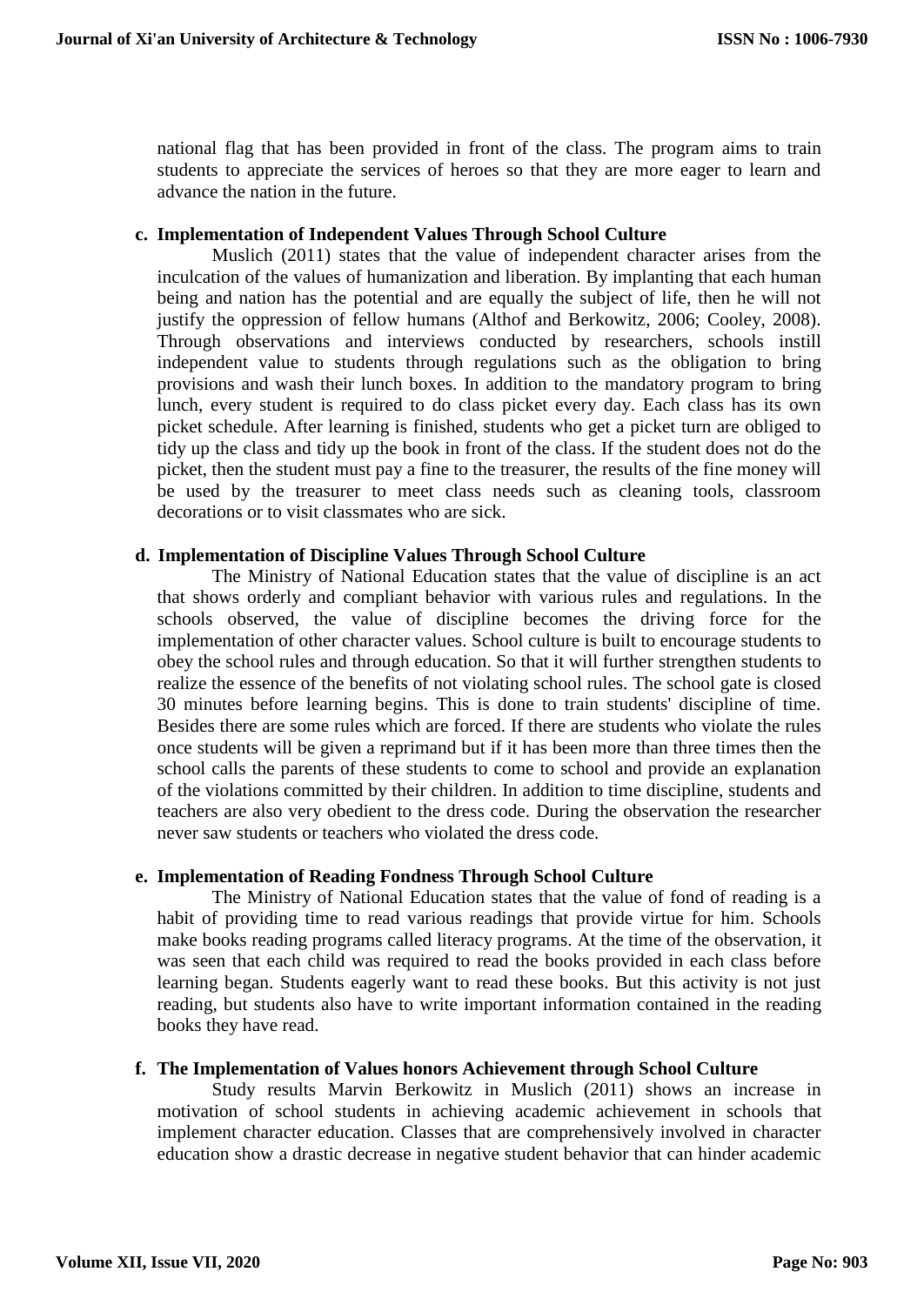success. From the results of observations that have been done by researchers, researchers see that each class has a specific learning group. This study group was chosen heterogeneously namely students who are intelligent and active in the learning process and students who still need guidance. In this group, students who have more intelligence help their themes in the learning process and in doing assignments. In addition, schools also always facilitate students to participate in competition activities.

#### **g. Implementation of the Value of Environmental Care Through School Culture**

From the results of observations, it appears that these schools are very concerned about the state of the environment. Can be seen from the school regulations that require students to bring provisions. This is done to reduce the use of waste. In addition, there are a lot of garbage bins that have been separated between organic and inorganic rubbish. In each class hygiene kits are also provided in good and adequate conditions. Awareness of school residents about environmental cleanliness is very good, around the school there is no visible garbage scattered about.

#### **Conclusion**

The character education program through school culture is basically implemented at two layers, namely the values and belief layers and the artifact layer. In its implementation, it is divided into three stages, namely the planning of character education programs, the implementation of character education programs, and evaluation of character education programs. The planning of character education in the schools observed begins with analyzing various conditions and the potential that exists in schools to be able to determine the character values that will be chosen by the school. In this case, religious values, nationalist, independent, disciplined, fond of reading, appreciating achievements and caring for the environment. In addition, the preparation of character education programs and planning documents are included in the school curriculum and lesson plans, the socialization of character education programs to teachers, administrative staff, students, and students' parents. And planning the conditions of implementation related to the provision of school facilities to support character education programs, the provision of examples by teachers, and also the creation of a comfortable and conducive learning atmosphere.

The implementation of character education programs through school culture is realized through the inculcation of character values in the artifact layers in the school culture, namely through the provision of facilities that can support various activities of school residents in programs that have been planned or familiarized in daily life at school. The programs are designed to be able to shape the character of students through activities around the school environment that have been formed in such a way that both consciously and unconsciously students are accustomed to the character values planned by the school.

#### **Acknowledgements**

The researcher would like to thank Lembaga Pengelola Dana Pendidikan (LPDP) Indonesian endowment fund for education, Finance ministry of Indonesia for supporting this research.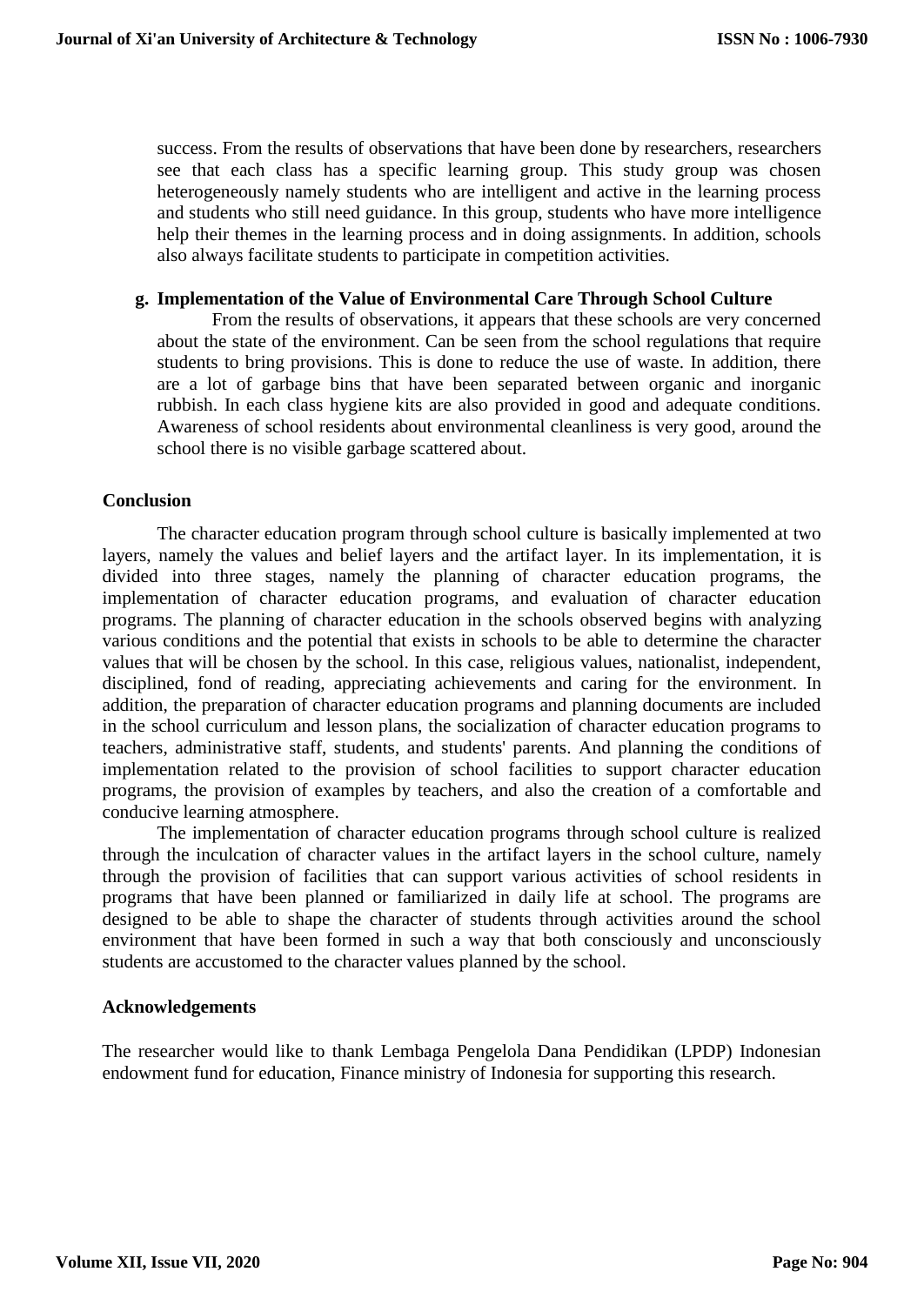#### **References**

- Althof, W., and Berkowitz, M. W. (2006). Moral education and character education: Their relationship and roles in citizenship education. *Journal of Moral Education, 35*(4), 495- 518.
- Amri S., Jauhari A. dan Elisah T. (2011). *Implementasi Pendidikan Karakter dalam Pembelajaran.* Jakarta: PT Prestasi Pustakakarya.
- Anderson, D. R. (2000). Character education: Who is responsible? Journal of Instructional Psychology, 27(3), 139.
- Aqib Z. dan Amrullah A. (2017). *Pedoman Pendidikan Budaya dan Karakter Bangsa*. Yogyakarta : Gava Media.
- Barnawi dan Arifin (2012). *Strategi dan Kebijakan Pembelajaran Pendidikan Karakter*. Yogyakarta: Ar-ruzz Media
- Berkowitz, M. W., and Hoppe, M. (2009). Character education and gifted children. *High Ability Studies, 20*(2), 131-142.
- Boerger, A. E. (2011). 'In fairy tales fairies can disappear': Children's reasoning about the characteristics of humans and fantasy figures. British Journal of Developmental Psychology, 29: 635–655.
- Cooley, A. (2008). Legislating character: moral education in North Carolina's public schools. *Educa-tional Studies, 43*(3), 188-205
- Downer, J. T., & Pianta, R. C. (2006). Academic and cognitive functioning in first grade: Associations with earlier home and child care predictors and with concurrent home and classroom experiences. *School Psychology Review, 35*: 11–30.
- Gallien, L. B., & Jackson, L. (2006). Character development from African-American perspectives: to-ward a counternarrative approach. *Journal of Education & Christian Belief, 10*(2), 129-142.
- Katilmis, A., Eksi, H., & Öztürk, C. (2011). Efficiency of social studies integrated character education program. *Educational Sciences: Theory & Practice, 11*(2), 854-859.
- Kementerian Pendidikan Nasional (2010). *Desain Induk Pendidikan Karakter*. Jakarta: Kemendiknas.
- Kesuma D., dkk. (2011). *Pendidikan Karakter: Kajian Teori dan Praktik di Sekolah.* Bandung: PT Remaja Rosdakarya.
- Kurniawan, S. (2013). *Pendidikan Karakter*. Yogyakarta: Ar-ruzz Media.
- Lickona, T. (2004), Character matters: How to help our children develop good judgment, integrity, and other essential virtues. New York: Touchstone
- Mitchell, D. (2003). *Children's literature an invitation to the world*. Boston: Peaarson Education, Inc.
- Mulyasa (2013). *Pengembangan Implementasi Kurikulum 2013*. Bandung: Remaja Rosdakarya.
- Muslich, M. (2011). *Pendidikan Karakter: Menjawab Tantangan Krisis Multidimensional.*  Jakarta: Bumi Aksara.
- Romanowski, M. H. (2005). Through the eyes of teachers: High school teachers' experiences with cha-racter education. *American Secondary Education, 34*(1), 6-23.
- Samani, M. dan Hariyanto (2012). *Konsep dan Model Pendidikan Karakter.* Bandung: PT Remaja Rosdakarya.
- Setiarani, S. and Suchyadi, Y. (2018). Pola Asuh Orang Tua Terhadap Anak Tuna Netra Berprestasi, *J. Pendidik. Pengajaran Guru Sekol. Dasar*, 01(*01*): 15–18.
- Suchyadi, Y. (2017). Relationship between Work Motivation and Organizational Culture in Enhancing Professional Attitudes of Pakuan University Lecturers, 01(*01*).